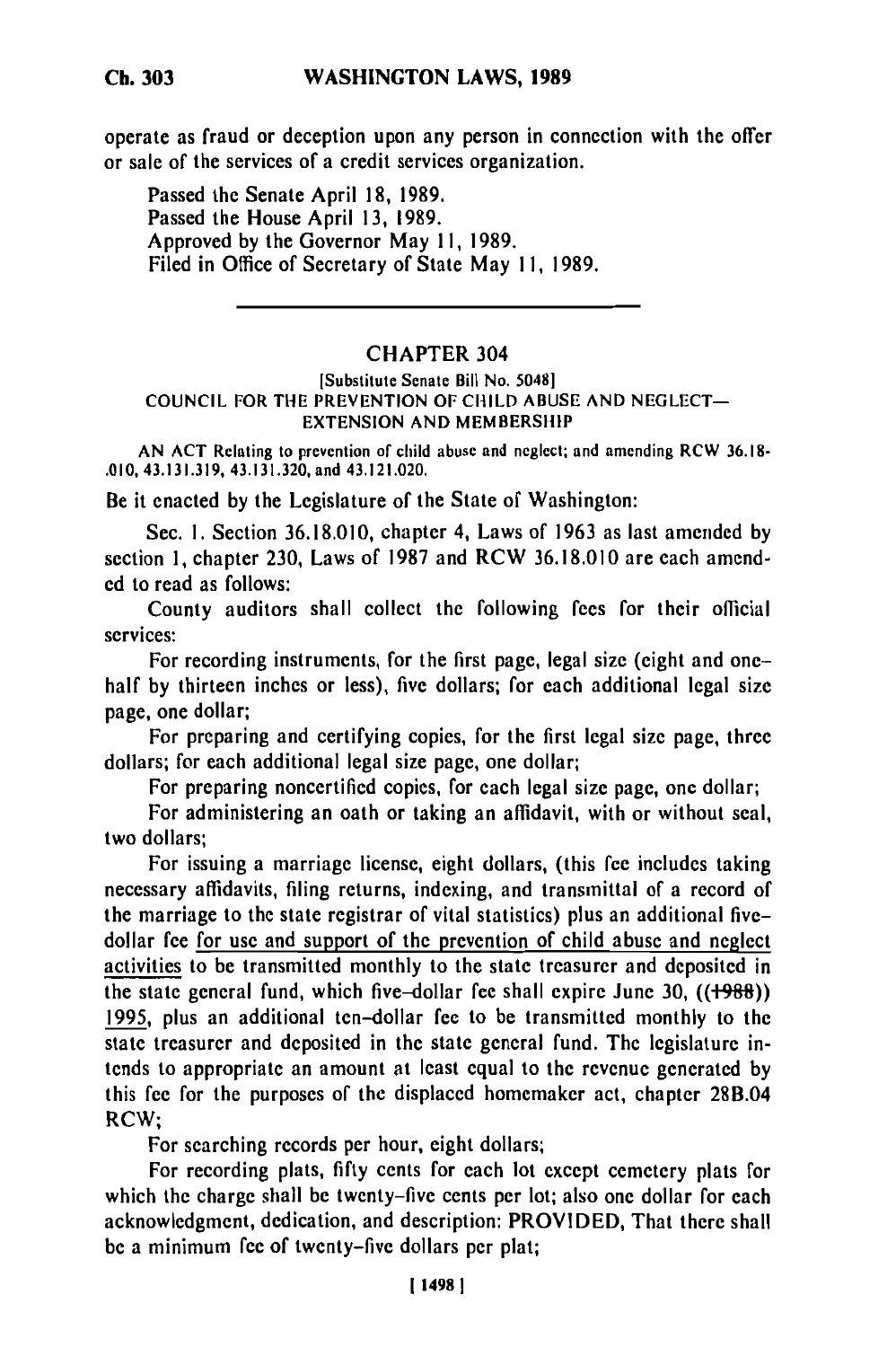$\overline{\phantom{a}}$ 

For recording of miscellaneous records, not listed above, for first legal size page, five dollars; for each additional legal size page, one dollar.

Sec. 2. Section **5,** chapter **261,** Laws of 1984 as amended **by** section **7,** chapter **270,** Laws of **1986** and RCW **43.131.319 are** each amended to read as follows:

The Washington council for the prevention of child abuse and neglect and its powers and duties shall be terminated on June **30, ((+989))** 1994, as provided in RCW 43.131.320.

Sec. **3.** Section **6,** chapter **261,** Laws of 1984 as amended **by** section **8,** chapter **270,** Laws of **1986** and RCW 43.131.320 are each amended to read as follows:

The following acts or parts of acts as now existing or hereafter amend**ed,** are each repealed effective June **30, ((+990)) 1995:**

**(1)** Section **1,** chapter 4, Laws of **1982** and RCW 43.121.010;

(2) Section 2, chapter **351,** Laws of **1987,** section 4, chapter **278,** Laws of **1988** and RCW 43.121.015;

**(3)** Section 2, chapter 4, Laws of **1982,** section **1,** chapter **261,** Laws of 1984, section **3,** chapter **351,** Laws of **1987,** section 4 of this act and RCW 43.121.020;

**(((-3-)))** (4) Section **3,** chapter 4, Laws of **1982,** section **87,** chapter **287,** Laws of 1984 and RCW 43.121.030;

**(((4))) (5)** Section 4, chapter 4, Laws of **1982** and RCW 43.121.040;

**(((-5))) (6)** Section **5,** chapter 4, Laws of **1982,** section 4, chapter **351,**

Laws of **1987,** section 5, chapter **278,** Laws of **1988** and RCW 43.121.050;

**(((6)) (7)** Section **6,** chapter 4, Laws of **1982** and RCW 43.121.060;

(((7))) **(8)** Section **7,** chapter 4, Laws of **1982** and RCW 43.121.070;

**(((ft-))** (Section **8,** chapter 4, Laws of **1982** and RCW 43.121.080;

((1(9))) **(10)** Section **9,** chapter 4, Laws of **1982,** section 2, chapter **261,** Laws of 1984, section **38,** chapter **505,** Laws of **1987** and RCW 43.121.090;

**(((-"4)) (11)** Section **10,** chapter 4, Laws of **1982,** section **3,** chapter **261,** Laws of 1984, section **5,** chapter **351,** Laws of **1987** and RCW 43- .121.100;  $((and)$ 

**(-14))** (12) Section **1,** chapter **278,** Laws of **1988** and RCW **43.121.110;**

**(13)** Section 2, chapter **278,** Laws of **1988** and RCW 43.121.120;

(14) Section **3,** chapter **278,** Laws of **1988** and RCW 43.121.130; and

**(15)** Section **15,** chapter 4, Laws of **1982** and RCW 43.121.910.

Sec. 4. Section 2, chapter 4, Laws of **1982** as last amended **by** section **3,** chapter **351,** Laws of **1987** and RCW 43.121.020 are each amended to read as follows:

**(1)** There is established in the executive office of the governor a Washington council for the prevention of child abuse and neglect subject to the jurisdiction of the governor.